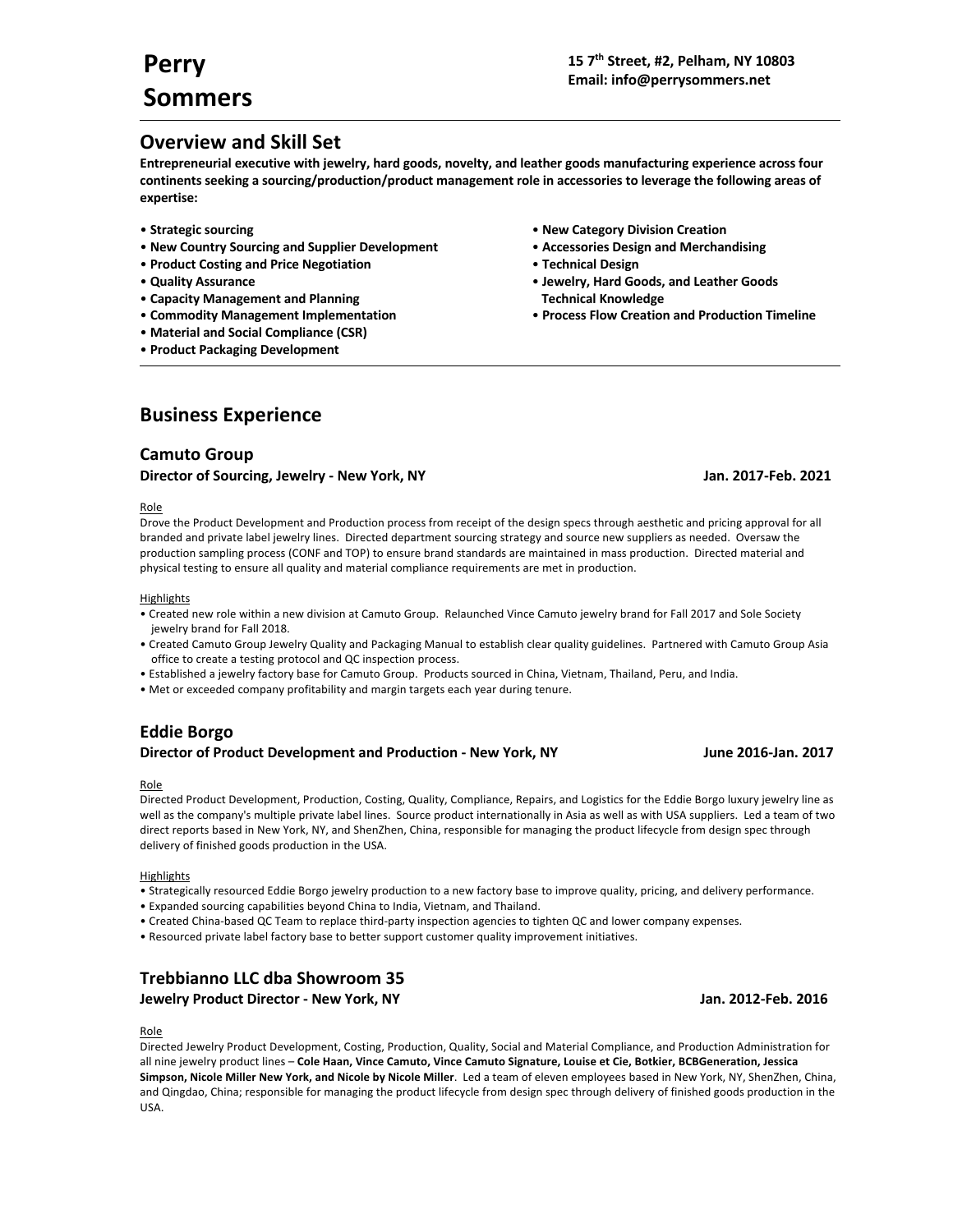### **Highlights**

- Sourced and transitioned factory base to improve product quality, add new technical capabilities, and to better support costing initiatives. Product sourced in China, Vietnam, India, Peru, and United States.
- Secured over \$75,000 in duty savings from 2014-2016 by sourcing production in countries with duty-free exports to USA.
- Supported 200% increase in jewelry unit volume from 2011 through 2013 calendar years.
- Improved Purchasing Wholesale Gross Margin by 4% for jewelry division through 2014 calendar year shipments.
- Established a Jewelry Product Development and Production team in South China to partner with New York office.
- Restructured New York Jewelry Team to improve efficiency and quality of work, add Product Development expertise, and to clearly define work processes.
- Successfully expanded the jewelry division's brand portfolio from 3 brands to 9 brands from 2012 through 2015.
- Created the Trebbianno Jewelry Quality and Inspection Manual and Trebbianno Handbag and SLG Hardware Quality Guideline to establish a clear quality standard for use in development and finished goods production.
- Initiated a material compliance testing program and established a Restricted Substances List (RSL). Successfully supported product distribution expansion to EU and China in 2013 by updating and implementing new material compliance requirements.
- Partnered with IT Department to create an online Jewelry Vendor Portal to improve communication of brand standards, logistics manuals, and company policies to jewelry factory base.
- Designed and merchandised Men's Jewelry and Accessories for Cole Haan Fall 2015 through Holiday 2016 collections.

## **Coach, Inc.**

## **Manager - Jewelry and Key Fob Production/Costing - New York, NY May 2010-Jan. 2012 Coordinator - Jewelry and Key Fob Production/Costing - New York, NY Oct. 2008-May 2010**

### Role

Managed production and costing responsibilities for seven unique businesses within Coach – Jewelry, Women's and Men's Full Price Key Fobs, Women's and Men's Factory Store Key Fobs, and Reed Krakoff Jewelry and Key Fobs. Strategically sourced product at service providers in Asia, Europe, South America, and the United States, to achieve aesthetic, quality, delivery, and costing goals.

- *Production* **-** Drove product development timeline and raw material sourcing to ensure on-time finished goods delivery.
- *Costing* **-** Developed and implemented costing strategies from design concept to order finalization to obtain target gross margins.
- *Quality Assurance* **-** Owned Confirmation and Top of Line sampling process by reviewing samples with Design and Product Development partners and communicating workmanship standards for production to service providers.
- *Product Packaging* **-** Created packaging for each product to ensure safe transportation to point of sale.

### **Highlights**

- Negotiated and secured costing agreements for \$20.5 million in purchase order dollars for a 64.5% wholesale margin in FY11.
- From FY10 to FY11, set production workmanship standards, packaged, and delivered a 32% increase in production units for Newness Replenishment at a 95% on-time delivery rate.
- Reviewed Confirmation and TOL samples for over 700 unique SKUs in FY11 to establish workmanship standards in production.
- Created Reed Krakoff Jewelry and Key Fob Operations Manual to establish an efficient process flow for commercialization of product for a new brand extension supported by minimal head count and resources.
- Created and implemented new costing processes for key fobs to create efficiencies and identify additional costing opportunities.
- Created a Jewelry Inspection Manual to establish standards and guidelines for third-party Inspectors to use during inspections.
- Coach "In The Bag" Award for Exceptional Work Performance.

## **Coach, Inc.**

## **Jewelry Production/Costing Contractor - New York, NY June 2008-Oct. 2008 Handbag/Small Leather Goods Production Contractor - New York, NY April 2007-June 2008**

- Represented the Production Department at a daily Confirmation Sample Review Meeting with Quality Assurance Department and communicated all comments to service providers or Coach satellite offices.
- Prepared and analyzed daily SAP production reports to identify any commercialization and delivery challenges.
- Determined raw material yields for Special Project Handbag lines and forwarded information to Materials Management teams.

# **Professional Development**

**Fashion Institute of Technology (FIT) – School of Continuing Studies – New York, NY Sept. 2011–Dec. 2020**

- Completed courses in the following areas of study:
- Negotiation Skills